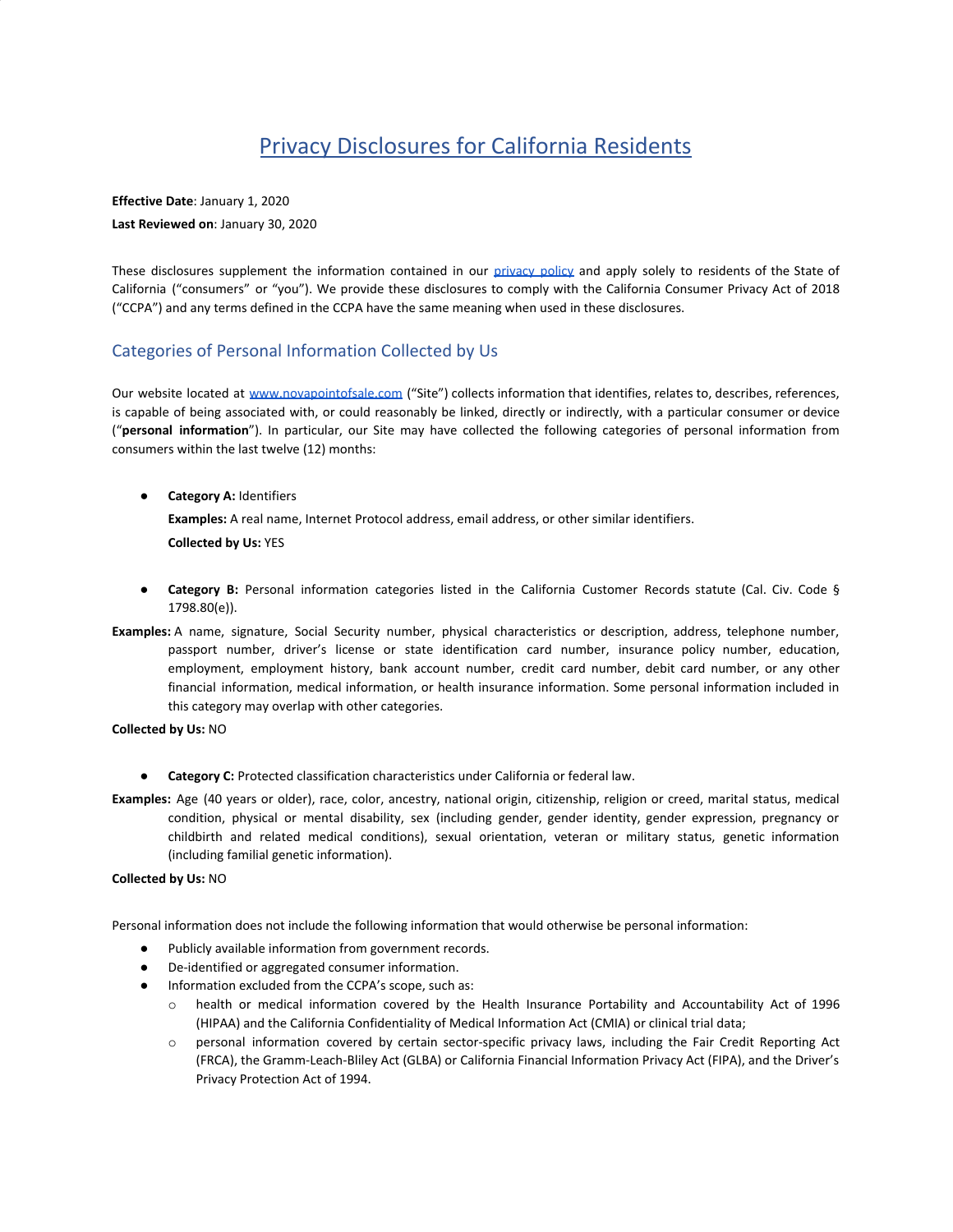# Categories of Sources of Personal Information Collected by Us

We obtain categories of personal information from the following categories of sources:

- Directly from you (e.g. from data you provide to us).
- Indirectly from you (e.g. from observing your actions on our Site).

### Purposes for Collecting Personal Information

We use personal information collected by us for one or more of the following business purposes:

- To fulfill or meet the reason you provided the information. By way of example, if you share your name and contact information to request a price quote or ask a question about our products or services, we will use that personal information to respond to your inquiry. If you provide your personal information to purchase a product or service, we will use that information to process your payment and facilitate delivery. We may also save your information to facilitate new product orders or process returns;
- To provide you with support and to respond to your inquiries, including to investigate and address your concerns and monitor and improve our responses;
- To respond to law enforcement requests and as required by applicable law, court order, or governmental regulations; and
- As described to you when collecting your personal information or as otherwise set forth in the CCPA.

We will not collect additional categories of personal information or use personal information collected by us for materially different, unrelated, or incompatible purposes without providing notice.

# Categories of Third Parties Receiving Transfers of Personal Information

We only transfer personal information for a business purpose. We share your personal information with the following categories of third parties:

Salesforce our main CRM. Please see <https://www.salesforce.com/company/privacy/> for their privacy policy.

SugarCRM our secondary CRM. Please see <https://www.sugarcrm.com/legal/privacy-policy/>for their privacy policy.

Rackspace our server hosting provider. Please see [https://www.rackspace.com/customer-data-security-and-privacy](https://www.rackspace.com/information/legal/privacycenter/customer-data-security-and-privacy) for their privacy policy.

Chargify our subscription manager. Please see <https://www.chargify.com/privacy-policy/> for their privacy policy.

G-Suite our email service. Please see <https://gsuite.google.com/learn-more/security/security-whitepaper/page-1.html> for their privacy policy.

EmailCheker our email validation provider. Please see G-Suite our email service.Please see [https://emailchecker.com/Email\\_Verify-Ltd\\_Privacy\\_Cookie\\_Policy.pdf](https://emailchecker.com/wp-content/uploads/2017/07/Email_Verify-Ltd_Privacy_Cookie_Policy.pdf) for their privacy policy.for their privacy policy.

# Specific Pieces of Personal Data Collected by Us

We collect the following specific pieces of personal data:

- IP Address / Geolocation
- Personal Name
- Personal Address
- Personal Email
- Personal Phone Number
- **Business Name**
- **Business Address**
- **Business Email**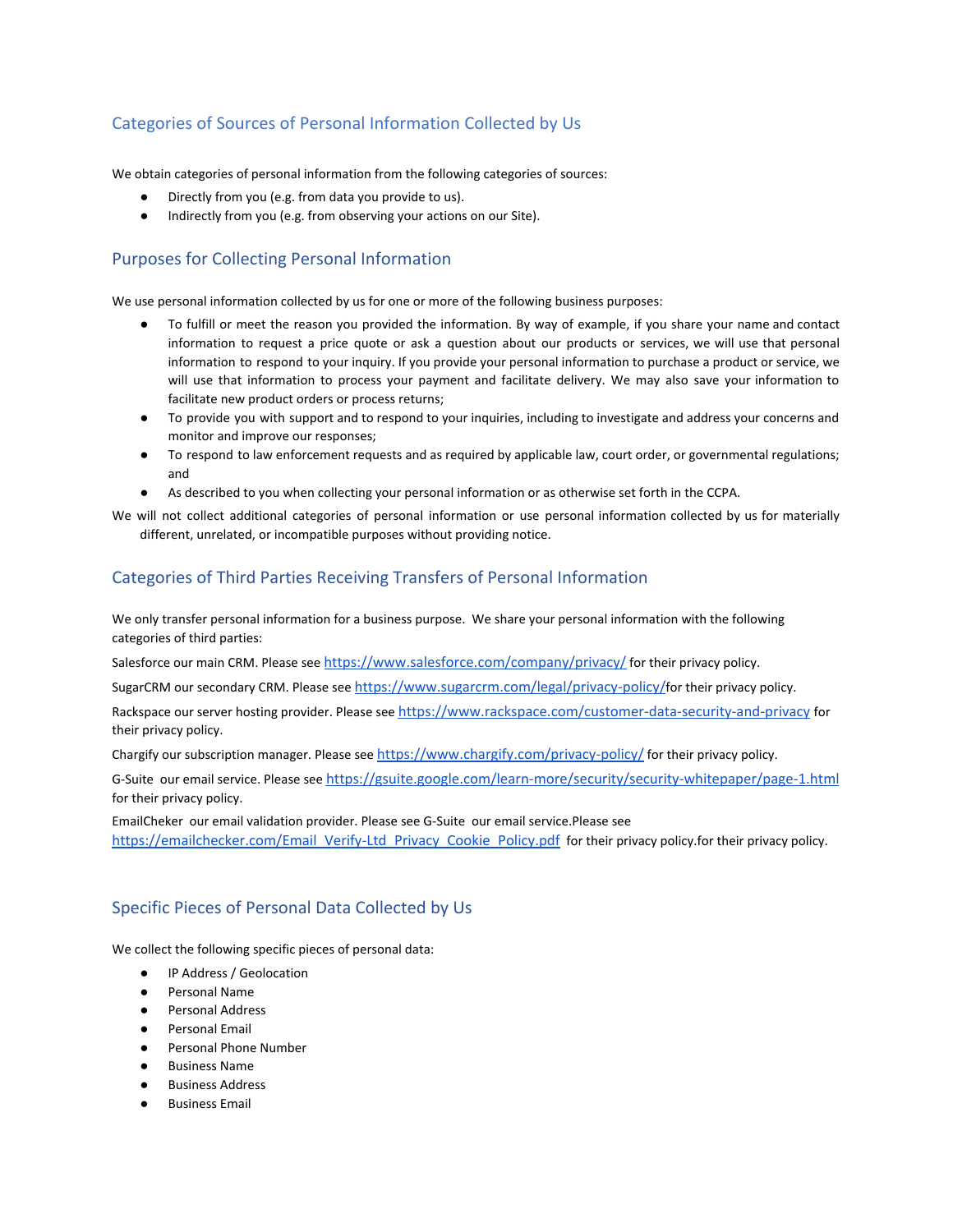- **Business Phone Number**
- **Business Service History**

### Sales of Personal Information

We do not sell any personal information.

# Your Rights

The CCPA provides consumers with specific rights regarding their personal information. This section describes your CCPA rights and explains how to exercise those rights.

### *Access to Specific Information and Data Portability Rights*

You have the right to request that we disclose certain information to you about our collection and use of your personal information. Once we receive and confirm your verifiable consumer request, we will disclose to you:

- The categories of personal information we collected about you;
- The categories of sources for the personal information we collected about you;
- Our business or commercial purpose for collecting or selling that personal information;
- The categories of third parties with whom we share that personal information;
- The specific pieces of personal information we collected about you;
- If we sold or disclosed your personal information for a business purpose, two separate lists disclosing:
- o sales, identifying the personal information categories that each category of recipient purchased; and
	- o disclosures for a business purpose, identifying the personal information categories that each category of recipient obtained.

### *Deletion Request Rights*

You have the right to request that we delete any of your personal information that we collected from you and retained, subject to certain exceptions. Once we receive and confirm your verifiable consumer request, we will delete (and direct our service providers to delete) such personal information from our records, unless an exception applies.

We may deny your deletion request if retaining the information is necessary for us or our service provider(s) to:

- Complete the transaction for which we collected the personal information, provide a good or service that you requested, take actions reasonably anticipated within the context of our ongoing business relationship with you, or otherwise perform our contract with you;
- Detect security incidents, protect against malicious, deceptive, fraudulent, or illegal activity, or prosecute those responsible for such activities;
- Debug products to identify and repair errors that impair existing intended functionality;
- Exercise free speech, ensure the right of another consumer to exercise their free speech rights, or exercise another right provided for by law;
- Comply with the California Electronic Communications Privacy Act (Cal. Penal Code § 1546 et. seq.);
- Engage in public or peer-reviewed scientific, historical, or statistical research in the public interest that adheres to all other applicable ethics and privacy laws, when the information's deletion may likely render impossible or seriously impair the research's achievement, if you previously provided informed consent;
- Enable solely internal uses that are reasonably aligned with consumer expectations based on your relationship with us;
- Comply with a legal obligation; and
- Make other internal and lawful uses of that information that are compatible with the context in which you provided it.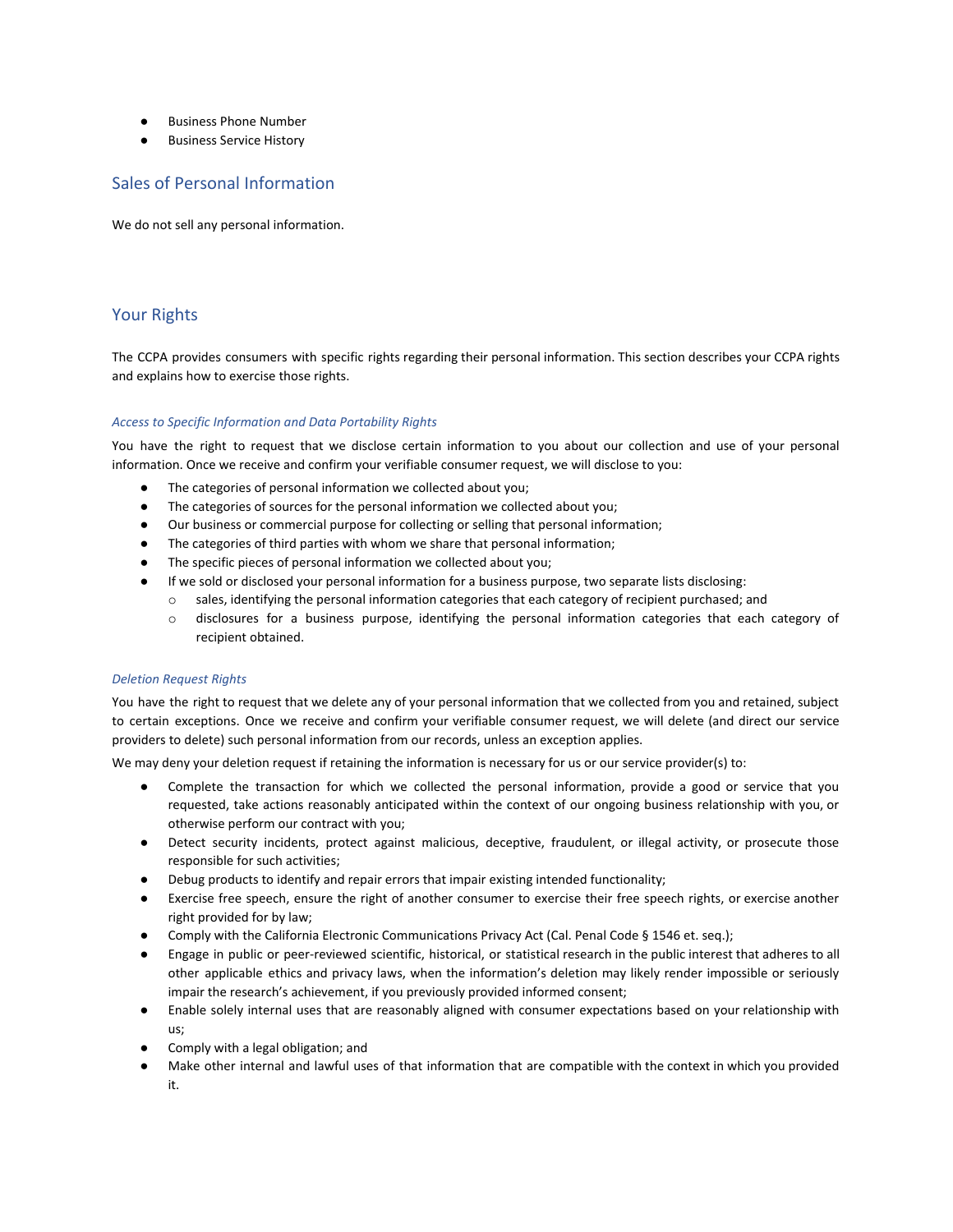#### *Access, Data Portability, and Deletion Rights*

To exercise the access, data portability, and deletion rights described above, please submit a verifiable consumer request to us by sending us a message on our Site. Only you, or a person registered with the California Secretary of State that you authorize to act on your behalf, may make a verifiable consumer request related to your personal information. You may also make a verifiable consumer request on behalf of your minor child.

You may only make a verifiable consumer request for access or data portability twice within a 12-month period. The verifiable consumer request must:

- Provide sufficient information that allows us to reasonably verify you are the person about whom we collected personal information or an authorized representative.
- Describe your request with sufficient detail that allows us to properly understand, evaluate, and respond to it.

We cannot respond to your request or provide you with personal information if we cannot verify your identity or authority to make the request and confirm the personal information relates to you. We will only use personal information provided in a verifiable consumer request to verify the requestor's identity or authority to make the request.

#### *Our Response*

We endeavor to respond to a verifiable consumer request within forty-five (45) days of its receipt. If we require more time (up to 45 days), we will inform you of the reason and extension period in writing. We will deliver our written response by mail or electronically, at your option. Any disclosures we provide will only cover the 12-month period preceding the verifiable consumer request's receipt. The response we provide will also explain the reasons we cannot comply with a request, if applicable. For data portability requests, we will select a format to provide your personal information that is readily useable and should allow you to transmit the information from one entity to another entity without hindrance, specifically by electronic mail communication.

We do not charge a fee to process or respond to your verifiable consumer request unless it is excessive, repetitive, or manifestly unfounded. If we determine that the request warrants a fee, we will tell you why we made that decision and provide you with a cost estimate before completing your request.

#### *Personal Information Sales Opt-Out and Opt-In Rights*

If you are 16 years of age or older, you have the right to direct us to not sell your personal information at any time (the "right to opt-out"). We do not sell the personal information of consumers we actually know are less than 16 years of age, unless we receive affirmative authorization (the "right to opt-in") from either the consumer who is between 13 and 16 years of age, or the parent or guardian of a consumer less than 13 years of age. Consumers who opt-in to personal information sales may opt-out of future sales at any time. To exercise the right to opt-out, you (or your authorized representative) may submit a request to us by visiting our Site and sending us a message.

Once you make an opt-out request, we will wait at least twelve (12) months before asking you to reauthorize personal information sales. However, you may change your mind and opt back in to personal information sales at any time by visiting our Site and sending us a message. We will only use personal information provided in an opt-out request to review and comply with the request.

### *Non-Discrimination*

We will not discriminate against you for exercising any of your CCPA rights. Unless permitted by the CCPA, we will not:

- Deny you goods or services;
- Charge you different prices or rates for goods or services, including through granting discounts or other benefits, or imposing penalties;
- Provide you a different level or quality of goods or services; or
- Suggest that you may receive a different price or rate for goods or services or a different level or quality of goods or services.

However, we may offer you certain financial incentives permitted by the CCPA that can result in different prices, rates, or quality levels. Any CCPA-permitted financial incentive we offer will reasonably relate to your personal information's value and contain written terms that describe the program's material aspects. Participation in a financial incentive program requires your prior opt in consent, which you may revoke at any time.